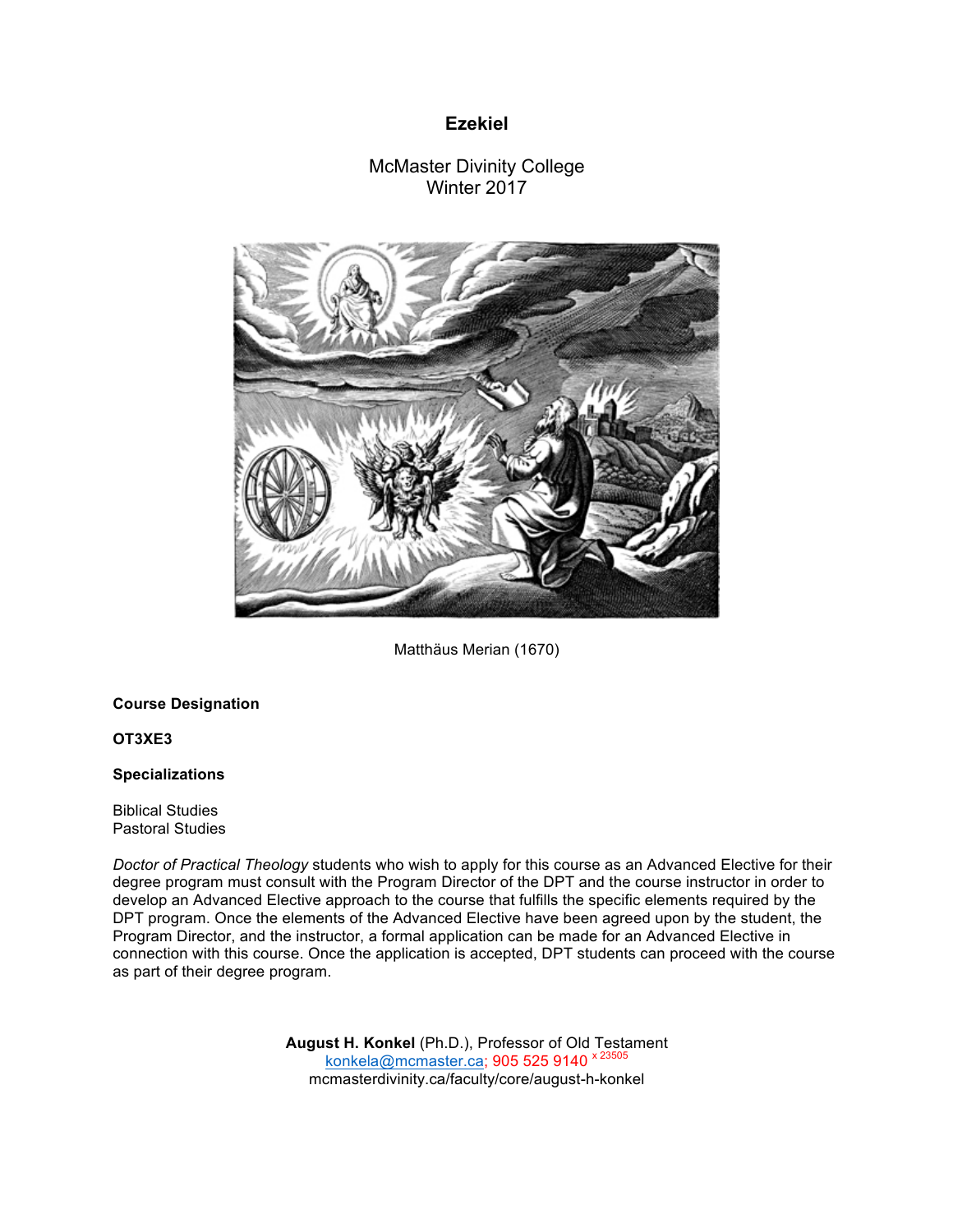#### **Schedule**

Class will convene from 9:00 a.m. to 4:00 p.m. on the following Saturdays:

January 21 February 11 March 18 April 8

## **Course Description**

This course is a study of the Book of Ezekiel as part of the Hebrew prophets, the Biblical canon, and Biblical theology. The course will examine significant and representative sections of every part of Ezekiel, showing how the whole composition is structured and its message developed. Attention will be given to the many unique aspects of this prophet and his work, many of which tend to make this book among the least read and cited of the Hebrew prophets. The course will show how this book is not only spiritual in its depiction of the experiences of the prophet, but inspires spirituality and hope in those that read it.

#### **Course Objectives**

## *Knowing*

- The historical and cultural situation of the prophet Ezekiel
- The content and structure of the book of Ezekiel
- The function of Ezekiel in the life of Israel
- The theological objectives of the composition of Ezekiel

### *Being*

- Understanding the prophet's sense of individual responsibility and culpability
- Having a sense of hope in circumstances that are personally and culturally devastating
- Recognizing the import of the refrain "*I am Yahweh*" in covenant life

# *Doing*

- Learn to confront corrupt behavior and call violators to account
- Inspire a trust in God when judgment is harsh and inescapable
- Express hope in a way that can effect confidence and life change

## **Course Texts**

#### *Common Text*

Samuel A. Meier, *Themes and Transformations in Old Testament Prophecy*, Downers Grove, IVP Academic, 2009.

#### *Biblical Studies Text*

Daniel I. Block, *The Book of Ezekiel*, 2 vols., William B. Eerdmans Publishing Co., 1997–98.

#### *Pastoral Studies Text*

Iain M. Duguid, *Ezekiel*, NIV Application Commentary, Zondervan, 1999.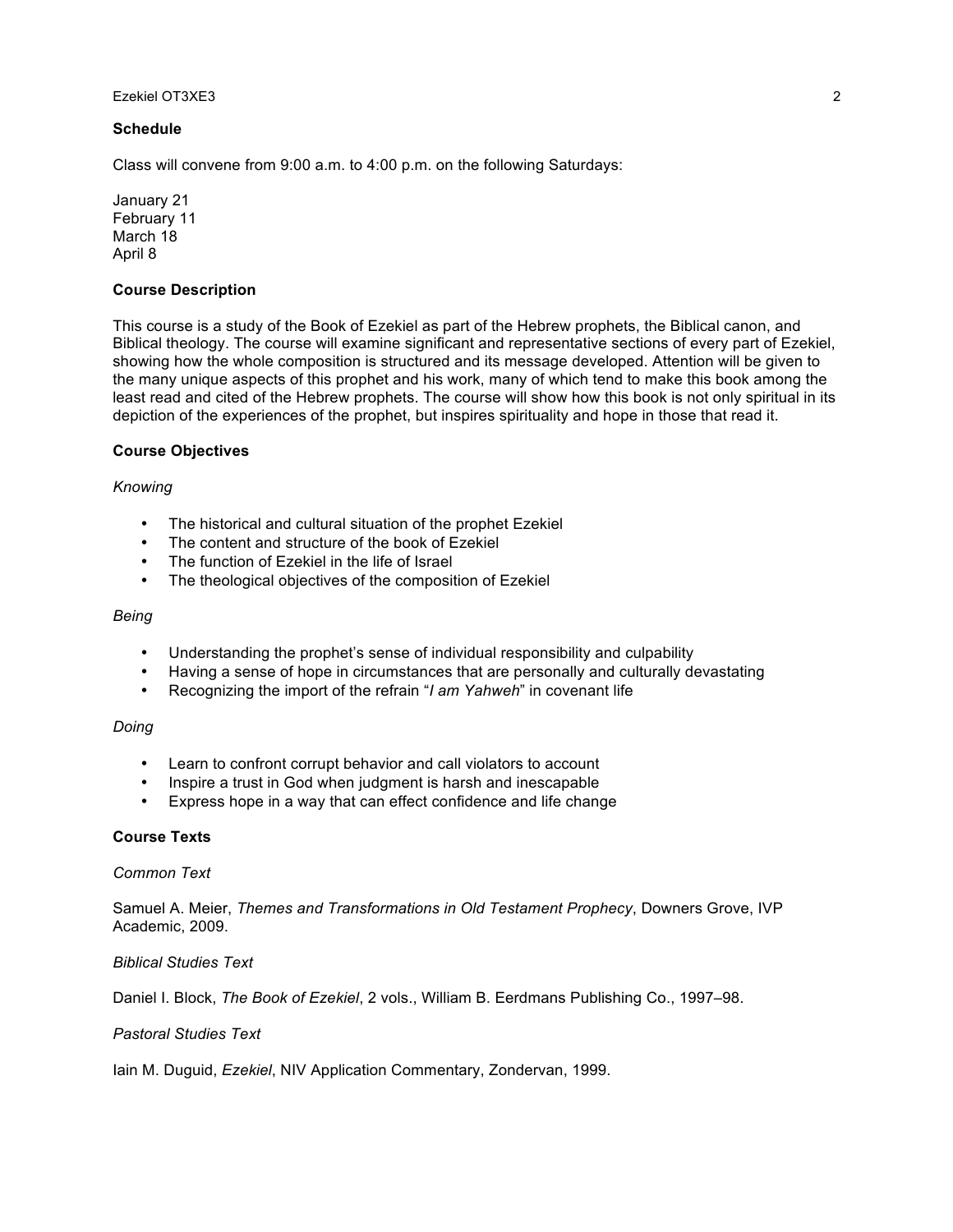## *Textbook Purchase*

All required textbooks for this class are available from the College's book service, READ On Bookstore, Room 145, McMaster Divinity College. Texts may be purchased on the first day of class. For advance purchase, you may contact READ On Bookstore, 5 International Blvd, Etobicoke,Ontario M9W 6H3 : phone 416.620.2934; fax 416.622.2308; email books@readon.ca. Other book services may also carry the texts.

#### **Course Lectures**

#### *January 21*

- 1. Times of Ezekiel
- 2. Composition of Ezekiel
- 3. Inaugural Vision
- 4. Commissioning of Ezekiel

#### *February 11*

- 5. Dramatizing the Fall of Jerusalem
- 6. Envisioning the Departure of Yahweh
- 7. Oracles Against Israel
- 8. Adulterous Wife

#### *March 18*

- 9. Images of Destruction (Vine and Boiling Pot)
- 10. Death of Ezekiel's Wife
- 11. Judgements Against the Nations
- 12. End of an Era

#### *April 8*

- 13. Salvation of the Flock
- 14. Resurrection of the People
- 15. Defeat of Gog
- 16. New Temple and City

#### **Course Requirements**

*Reading* (10%)

The respective commentary for each specialization must be read for each session and a reading report provided. For full marks this reading should be done before the class session meets and reported at the session.

January 21: Introduction and Ezekiel 1–3 February 11: Ezekiel 4–16 March 18: Ezekiel 17–24; 29–33 April 8: Ezekiel 34–43;11: 47–48

*The Prophet Ezekiel* (20%)

Prophets in ancient Israel were a diverse group; among them, Ezekiel stands out as unusual. Prophecy itself was a changing phenomenon until its eventual cessation (1 Macc 9:27; 14:41). In a study of about 1500 words, delineate and evaluate the distinctions of Ezekiel. Critique the criteria used by Meier in the course text to explain your own understanding of Ezekiel within the history of prophecy. Use the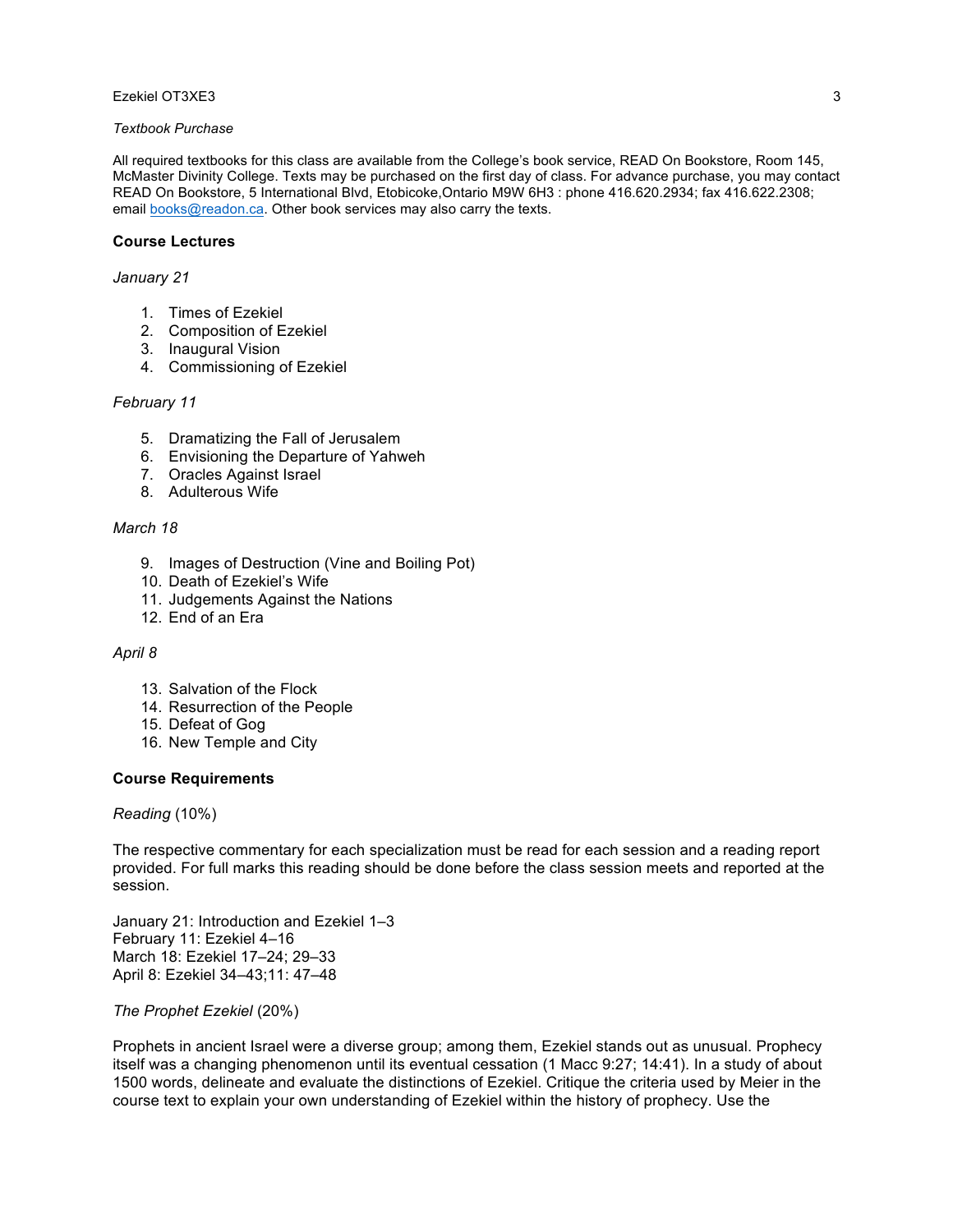introductions of the commentaries and a minimum of 5–10 other resources to show how Ezekiel is unique among pre-exilic, exilic, and post-exilic prophets. Due February 11.

#### *The Function of Temple* (30%)

Temple was important during the entire history of Israel, though temple structure, practice, and conception changed radically over time. In a study paper of 2000–2500 words using a minimum of 10–15 bibliographic resources, examine the role of temple from the Bronze Age (time of Moses) to the depiction of John in the book of Revelation. Describe the dimensions and confessional significance of Canaanite temples, the temple of Solomon, and the restored temple of Ezra. Compare and contrast these with the conceptual temples of Ezekiel, the Temple Scroll in Qumran (11Q19–20), and the temple as portrayed by John in Revelation. Due March 18.

#### *The Message of Ezekiel* (40%)

#### A. Biblical Studies Specialization

This assignment is a research paper of a minimum of 3000 words on a topic that will make a significant contribution to the Biblical knowledge of the student. This paper can be an exegesis of a carefully selected passage or a theological topic in Ezekiel. This paper must include careful examination of a text or related texts of Ezekiel. It will include genre analysis, will show how the passage or passages contribute to the message of the book and to Biblical theology more comprehensively. Due April 8.

## B. Pastoral Studies Specialization

This assignment is a paper of a minimum of 3000 words that will demonstrate an ability to use the book of Ezekiel in some aspect of pastoral work such as Bible exposition or preaching, teaching some aspect of Christian theology, or using the book of Ezekiel to provide warning, encouragement, or hope. The study must be a carefully selected passage or topic in Ezekiel which follows the format of the commentary, namely a well articulated understanding of the text of Ezekiel, an integration of the text in the Biblical canon, and a demonstration of how the text is significant in contemporary context. Due April 8.

## **Course Policies**

#### *Academic Honesty*

Academic dishonesty is a serious offence that may take any number of forms, including plagiarism, the submission of work that is not one's own or for which previous credit has been obtained, and/or unauthorized collaboration with other students. Academic dishonesty can result in severe consequences, e.g., failure of the assignment, failure of the course, a notation on one's academic transcript, and/or suspension or expulsion from the College.

Students are responsible for understanding what constitutes academic dishonesty. Please refer to the Divinity College Statement on Academic Honesty: http://www.mcmasterdivinity.ca/programs/rulesregulations.

#### *Gender Inclusive Language*

McMaster Divinity College uses inclusive language for human beings in worship services, student written materials, and all of its publications. In reference to biblical texts, the integrity of the original expressions and the names of God should be respected. The NRSV and TNIV are examples of the use of inclusive language for human beings. It is expected that inclusive language will be used in chapel services and all MDC assignments.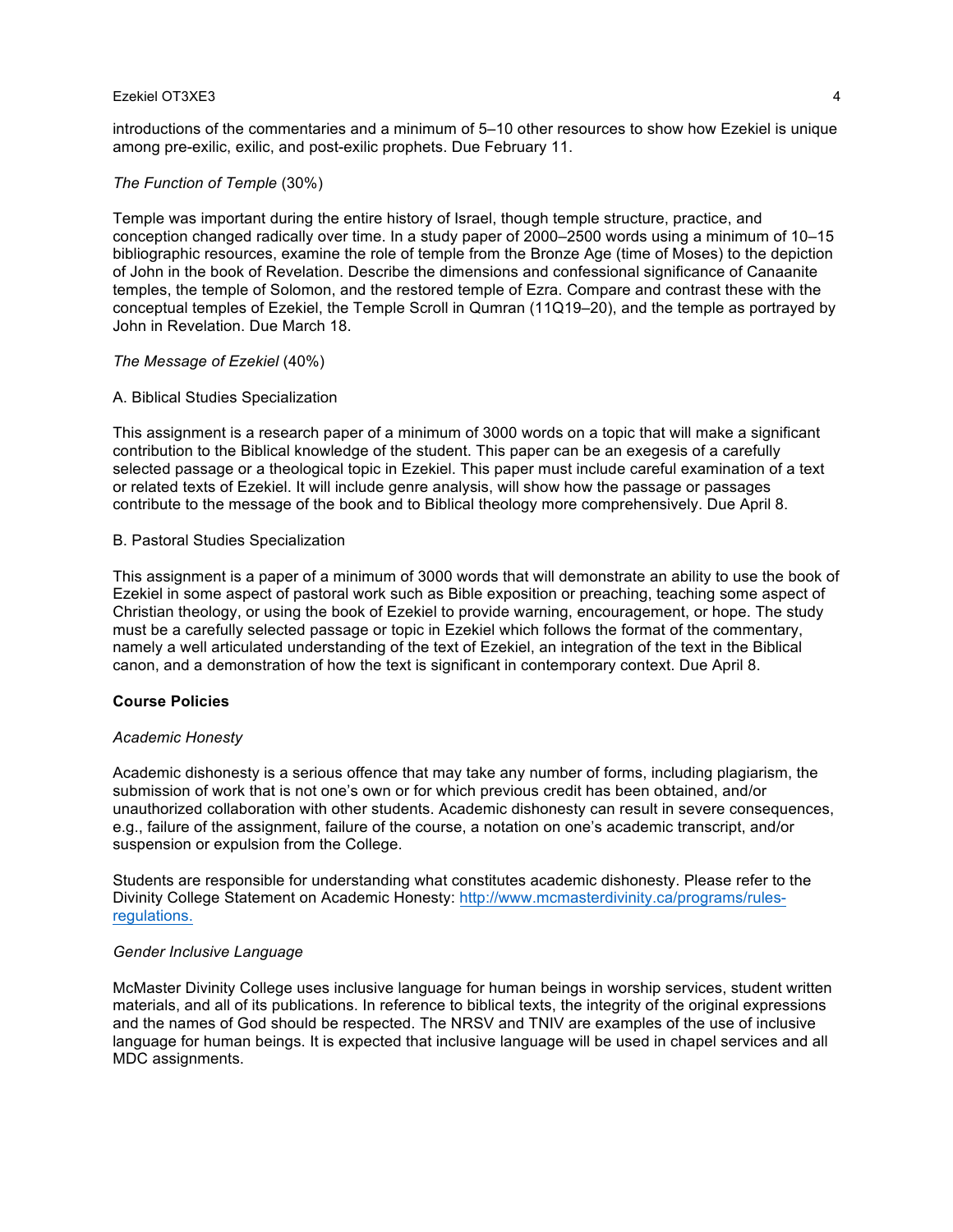*Style*

All stylistic considerations (including but not limited to questions of formatting, footnotes, and bibliographic references) must conform to the McMaster Divinity College Style Guidelines for Essays and Theses: http://www.mcmasterdivinity.ca/sites/default/files/documents/mdcstyleguide.pdf. Failure to observe appropriate form will result in grade reductions.

#### **Bibliography**

#### **Historical Context of the Exile**

Bright, John. *A History of Israel*. 4<sup>th</sup> ed. Philadelphia: The Westminster Press, 2000.

- Bruce, F. F. *Israel and the Nations: The History of Israel from the Exodus to the Fall of the Second Temple.* Revised by David F. Payne. Downer's Grove, IL: InterVarsity Press, 1997.
- Cogan, M*. Imperialism and Religion: Assyria, Judah and Israel in the Eighth and Seventh Centuries B.C.E.* Missoula, Mont.: Scholars Press, 1974.

Freedman, David Noel. "The Babylonian Chronicle." *BAR* 1:113–127.

- Freedy, K. S., and Redford, D. B. "The Dates in Ezekiel in Relation to Biblical, Babylonian and Egyptian Sources." *JAOS* 90 (1970) 462–85.
- Grayson, A. K. *Assyrian and Babylonian Chronicles*. Locust Valley, New York: J. J. Augustin, 1975.
- Horn, S. H. "The Babylonian Chronicle and the Ancient Calendar of the Kingdom of Judah." *AUSS* 5 (1967) 12–27.
- Janssen, E. *Juda in der Exilszeit: Ein Beitrag zur Frage der Entstehung des Judentums*. FRLANT 69, 1956.
- Kaiser, Walter, Jr. and Paul D. Wegner. *A History of Israel: From the Bronze Age through the Jewish*  Wars. 2<sup>nd</sup> ed. Nashville: Broadman & Holman, 2016.
- Larsson, Gerhard. "When Did the Babylonian Captivity Begin?" *JTS* 18 (1967) 417–23.
- Merrill, Eugene. *Kingdom of Priests: A History of Old Testament Israel.* 2<sup>nd</sup> ed. Grand Rapids, MI: Baker Academic, 2012.
- McKay, John. *Religion in Judah Under the Assyrians*. SBT 26. London: SCM, 1973.
- Miller, Maxwell J. and John H. Hayes. A History of Ancient Israel and Judah. 2<sup>nd</sup> ed. Louisville, KY: John Knox, 2006.
- Oded, Bustenay. "Judah and the Exile." Pages 435–88 in *Israelite and Judaen History*. Edited by John H. Hayes and J. Maxwell Miller. OTL. Philadelphia: The Westminster Press, 1977.
- Provan, Ian, et. al. *A Biblical History of Israel.* 2<sup>nd</sup> ed. Philadelphia: The Westminster Press, 2015.
- Raiff, Thomas M. *A Theology of Exile: Judgment / Deliverance in Jeremiah and Ezekiel*. Philadelphia: Fortress Press, 1977.
- Schedl, C. "Nochmals das Jahr der Zerstorung Jerusalems, 587 oder 586 v. Chr." *ZAW* 74 (1962) 209– 13.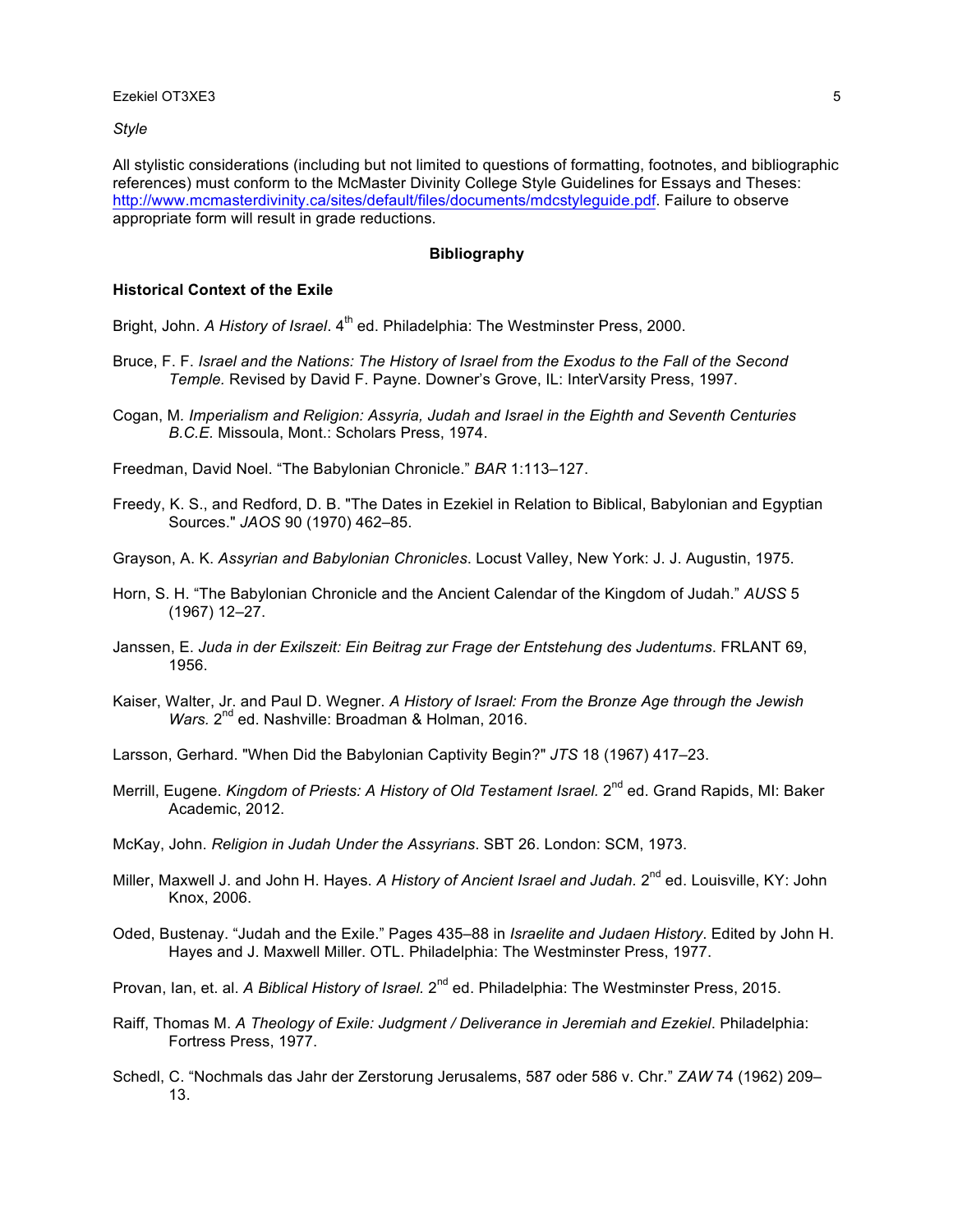- Spieckermann, Hermann. *Juda unter Assur in der Sargonidenzeit*. Gottingen: Vandenhoeck & Ruprecht, 1982.
- Tadmor, H. "Chronology of the Last Kings of Judah." *JNES* 15 (1956) 226–30.
- Vogt, E. "Die neubabylonische Chronik uber die Schlacht bei Karkemisch und die Einnahme von Jerusalem." Pages 67–96 in *Volume du congres international pour l'etude de l'ancien Testament, Strasbourg 1956*. VTSup 4. Leiden: E. J. Brill.
- Wiseman, Donald J. *Chronicles of the Chaldean Kings (626-556 B.C.) in the British Museum.* London: British Museum, 1956.
- Welch, A. C. *Post Exilic Judaism*. Edinburgh, London, 1935.

#### **Text of Ezekiel**

- Elliger, K., and W. Rudolph, eds. *Biblia Hebraica Stuttgartensia*. Stuttgart: Deutsche Bibelgesellschaft, 5th ed., 1997.
- Goshen–Gottstein, M. H., and S. Talmon, eds. *The Hebrew University Bible Project: The Book of Ezekiel*. Jerusalem: Magnes, 2004.
- Ziegler, Joseph, ed. *Ezechiel.* Septuaginta Vetus Testamentum XVI, 1. Göttingen: Vandenhoeck & Ruprecht, 1952.

#### **Commentaries on Ezekiel**

Allen, L. C. *Ezekiel 1–19.* WBC 28. Dallas: Word, 1994.

Allen, L. C. *Ezekiel 20–48.* WBC 29. Dallas: Word, 1990.

Blackwood, Andrew W. *Ezekiel: Prophecy of Hope*. Grand Rapids: Baker House Books, 1966.

Blenkinsopp, J. *Ezekiel.* Interpretation. Louisville: John Knox, 1990.

Block, Daniel I. *The Book of Ezekiel: Chapters 1–24*. NICOT. Grand Rapids: Eerdmans, 1997.

\_\_\_\_\_\_\_\_\_\_\_\_. *The Book of Ezekiel: Chapters 24–48*. NICOT. Grand Rapids: Eerdmans, 1997.

Bowen, Nancy. *Ezekiel*. AOTC. Nashville, TN: Abingdon Press, 2010.

Briscoe, D. Stuart. *All Things Weird and Wonderful*. Wheaton, IL: Victor, 1977.

Brownlee, William H. *Ezekiel 1–19*. WBC. Dallas: Word, 1986.

Carvalho, Corrine, H. *The Book of Ezekiel*. New Collegeville Bible Commentary: Old Testament Volume 16. Collegeville, MI: Liturgical Press, 2012.

Clements, Ronald E. *Ezekiel*. Louisville, KY: Westminster John Knox Press, 1996.

Cooke, G. A. *Ezekiel.* ICC. 2 Vols. New York: Scribners, 1937.

Cooper, L. E. *Ezekiel*. NAC. Nashville: Broadman & Holman, 1994.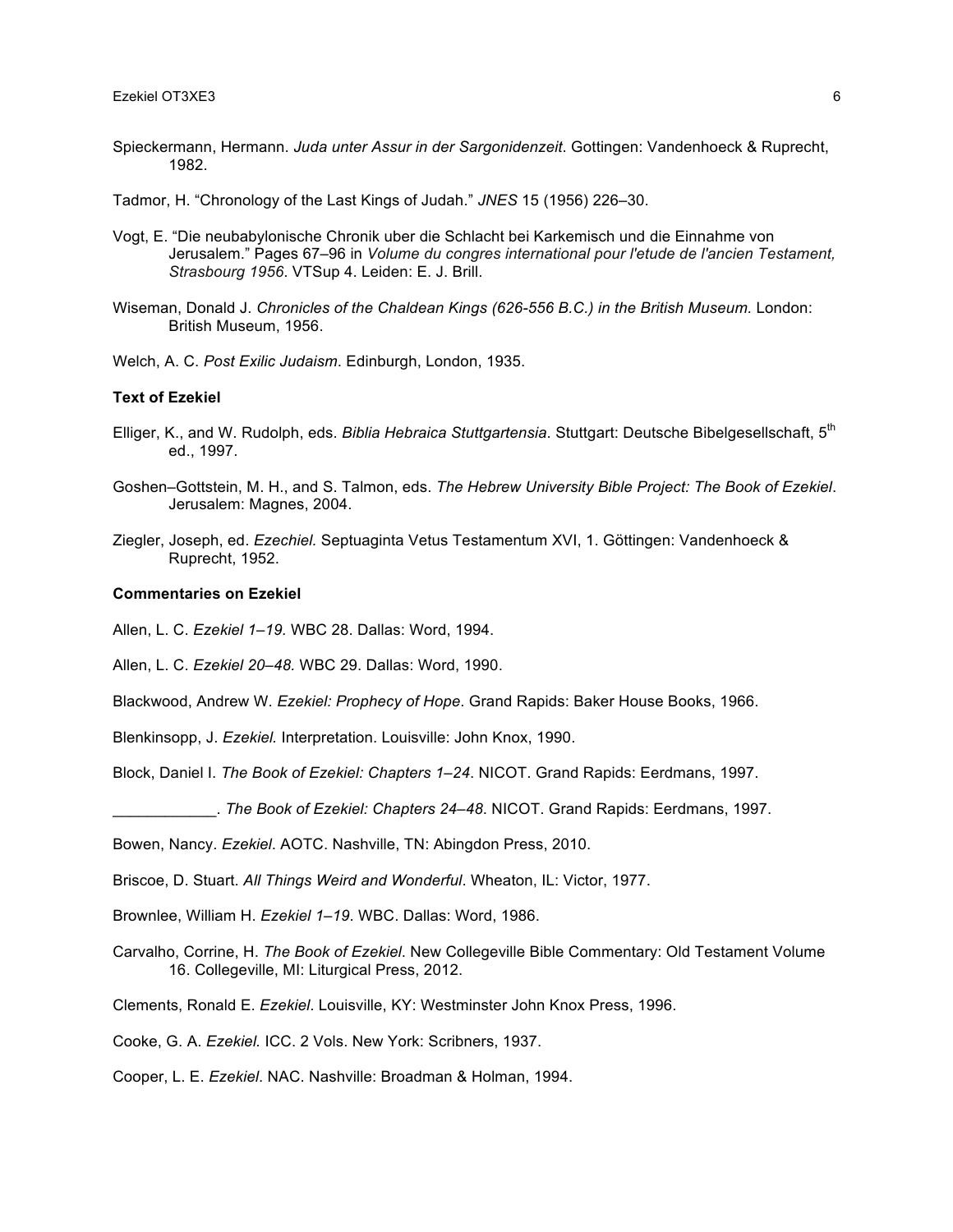Davidson, Andrew B. *The Book of the Prophet Ezekiel*. Cambridge: University Press, 1916.

Duguid, Iain M. *Ezekiel*. NIVAC. Grand Rapids: Zondervan, 1999.

Eichrodt, W. *Ezekiel*. OTL. Translated by C. Quin. Philadelphia: Westminster, 1970.

Feinberg, C. L. *The Prophecy of Ezekiel*. Chicago: Moody Press, 1969.

Greenberg, M. *Ezekiel 1–20*. AB. Garden City, N.Y.: Doubleday, 1983.

\_\_\_\_\_\_\_\_\_. *Ezekiel 21–37*. AB. Garden City, N.Y.: Doubleday, 1997.

Hals, R. M. *Ezekiel*. FOTL. Grand Rapids: Eerdmans, 1989.

Hummel, Horace D. *Ezekiel 1–20.* Concordia Commentary. St. Louis, MO: Concordia Publishing, 2005.

\_\_\_\_\_\_\_\_\_\_\_\_\_\_\_. *Ezekiel 21–48.* Concordia Commentary. St. Louis, MO: Concordia Publishing, 2007.

Jenson, Robert W. *Ezekiel.* Brazos. Grand Rapids: BrazosPress, 2009.

Joyce, Paul M. *Ezekiel: A Commentary*. New York, NY: T & T Clark International, 2007.

- Lind, Millard. *Ezekiel*. BCBC. Harrisonburg, VA: Herald Press, 1996.
- Milgrom, Jacob and Daniel I. Block. *Ezekiel's Hope: A Commentary on Ezekiel 38–48.* Eugene, OR: Cascade Books, 2012.
- Odell, Margaret S. *Ezekiel*. Smyth & Helwys Bible Commentary. Smyth & Helwys Publishing Inc. Macon, GA: Smyth and Helwys Publishing, 2005.
- Rooker, Mark F. *Ezekiel*. Holman Old Testament Commentary. Nashville, TN: Broadman & Holman Publishers, 2005.
- Stevenson, Kenneth, and Michael Glerup, eds. *Ezekiel, Daniel*. Ancient Christian Commentary on Scripture. Downer's Grove IL: IVP Academic, 2008.
- Taylor, John. *Ezekiel.* TOTC. Downer's Grove, IL: IVP Academic, 1969.
- Thompson, David L. *Ezekiel.* Cornerstone Biblical Commentary. Carol Stream IL: Tyndale House Publishers, 2010.
- Vawter, Bruce and Leslie J. Hoppe. *A New Heart: A Commentary on the Book of Ezekiel*. ITC. Grand Rapids, MI: Eerdmans, 1991.
- Wevers, J. W. *Ezekiel*: NCB. London: Oliphants, 1969.
- Wright, Christopher J. H. *The Message of Ezekiel: A New Heart and a New Spirit.* BST. Downer's Grove, IL: InterVarsity Press, 2001.

Zimmerli, W. *Ezekiel 1*. Hermneia. Translated by R. E. Clements. Philadelphia: Fortress, 1979.

\_\_\_\_\_\_\_\_\_\_. *Ezekiel 2*. Hermenia. Translated by R. E. Clements. Philadelphia: Fortress, 1983.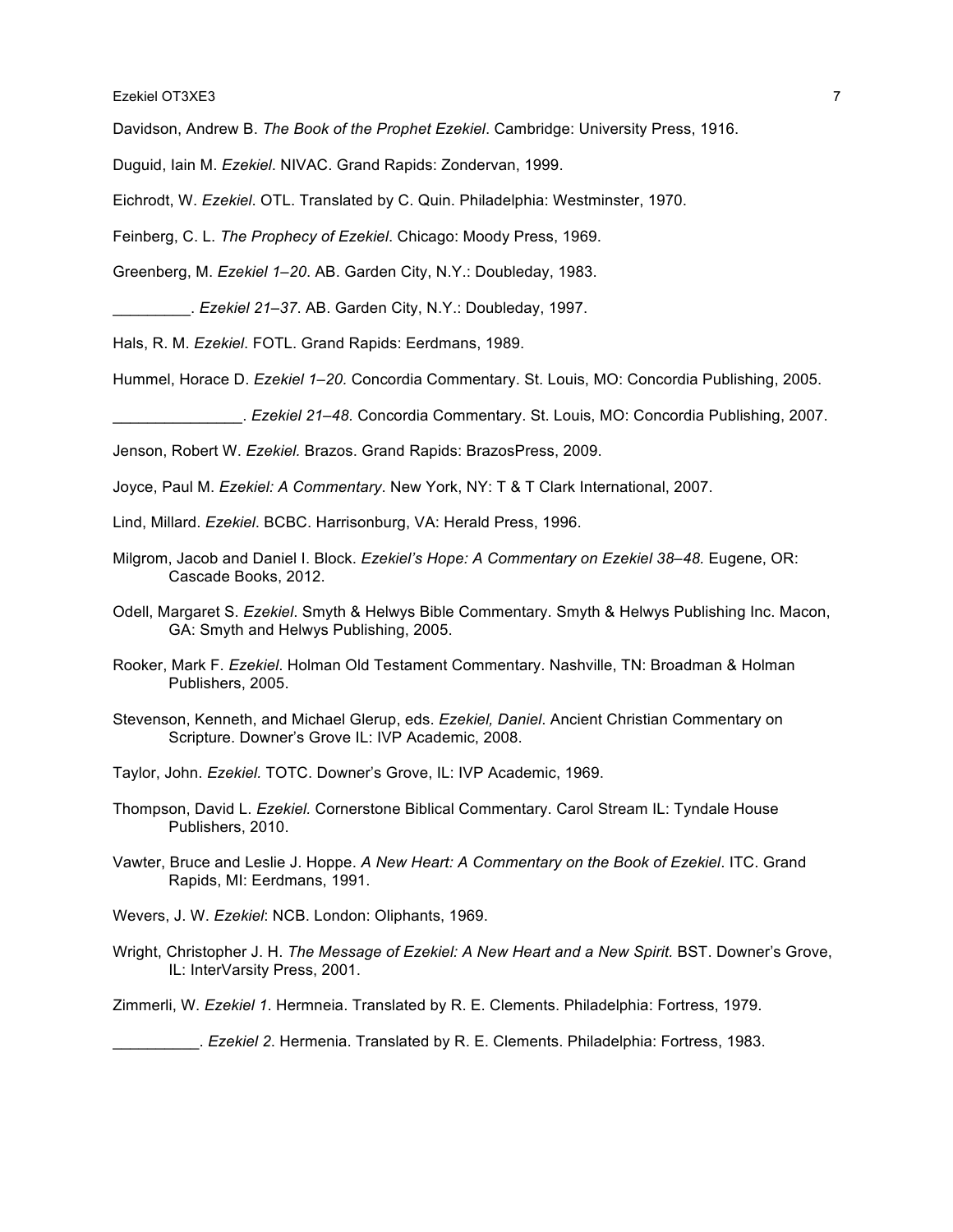#### **Composition of Ezekiel**

Cassuto, U. "The Arrangement of the Book of Ezekiel." *Biblical and Oriental Studies 1*. *Bible*, 227–40. Jerusalem: Magnes Press, 1974.

Freedman, D. N. "The Book of Ezekiel." *Int* 8 (1954) 446–72.

Gordon, Dane R. "Two Problems in the Book of Ezekiel." *EQ* 28 (1956) 148-51.

- Greenberg, Moshe. "The Use of the Ancient Versions for Interpreting the Hebrew Text: A Sampling from Ezekiel ii 1 – iii 11." Pages 131–48 in *Congress Volume, Göttingen, 1977*. *VT* Sup 29. Leiden: E. J. Brill, 1978.
- Howie, C. G. *The Date and Composition of Ezekiel*. JBL Monograph Series IV. Philadelphia: Society of Biblical Literature, 1950.
- Lust, J., ed. *Ezekiel and his Book: Textual and Literary Criticism and their Interrelation*. Bibliotheca Ephemeridum Theologicarum Lovaniensium LXXIV. Leuven University Press, 1986.

Mackay, Cameron. "The Integrity of Ezekiel." *EQ* 32 (1960) 15–24.

#### **Exegesis and Theology**

- Alexander, R. H. "Ezekiel."*The Expositor's Bible Commentary: Revised Edition*, 7:641–928. Grand Rapids: Zondervan, 2010.
- Beasley-Murray, G. R. "Ezekiel."*The New Bible Commentary*. Edited by F. Davidson, Alan M. Stibbs and Ernest F. Kevan. London: Inter-Varsity, 1953.

Craige, Peter C. *Ezekiel*. Daily Study Bible. Louisville, KY: Westminster John Knox Press, 1983.

- Darr, Katheryn Pfisterer. "The Book of Ezekiel." *The New Interpreters Bible*, 6:1073–1607. Nashville, TN: Abingdon, 2001.
- Ellison, Henry L. *Ezekiel: The Man and His Message*. Grand Rapids: Eerdmans, 1956.
- Fensham, F. C. "The Curse of the Dry Bones in Ezekiel 37:1–14 Changed to a Blessing of Resurrection." *JNSL* XIII (1986) 59–60.

Gordon, Dane R. "Two Problems in the Book of Ezekiel." *EQ* 28 (1956) 148–51.

Greenberg, Moshe. "The Vision of Jerusalem in Ezekiel 8-11: A Holistic Interpretation." In *The Divine Helmsman*. Edited by James L. Crenshaw and Samuel Sandmel. New York: KTAV, 1980.

\_\_\_\_\_\_\_\_\_\_\_\_\_\_\_. "Ezekiel 17: A Holistic Interpretation." *JAOS* 103 (1983) 149–54.

Joyce, Paul. *Divine Initiative and Human Response in Ezekiel*. JSOTSup 51. Sheffield: JSOT Press, 1989.

Lindars, B. "Ezekiel and Individual Responsibility." *VT* 15 (1965) 452–67.

MacKay, Cameron. "The Integrity of Ezekiel 40-48." *EQ* 32 (1960) 15–24.

Stuart, Douglas. *Ezekiel*. The Preacher's Commentary. Nashville, TN: Thomas Nelson, 1989.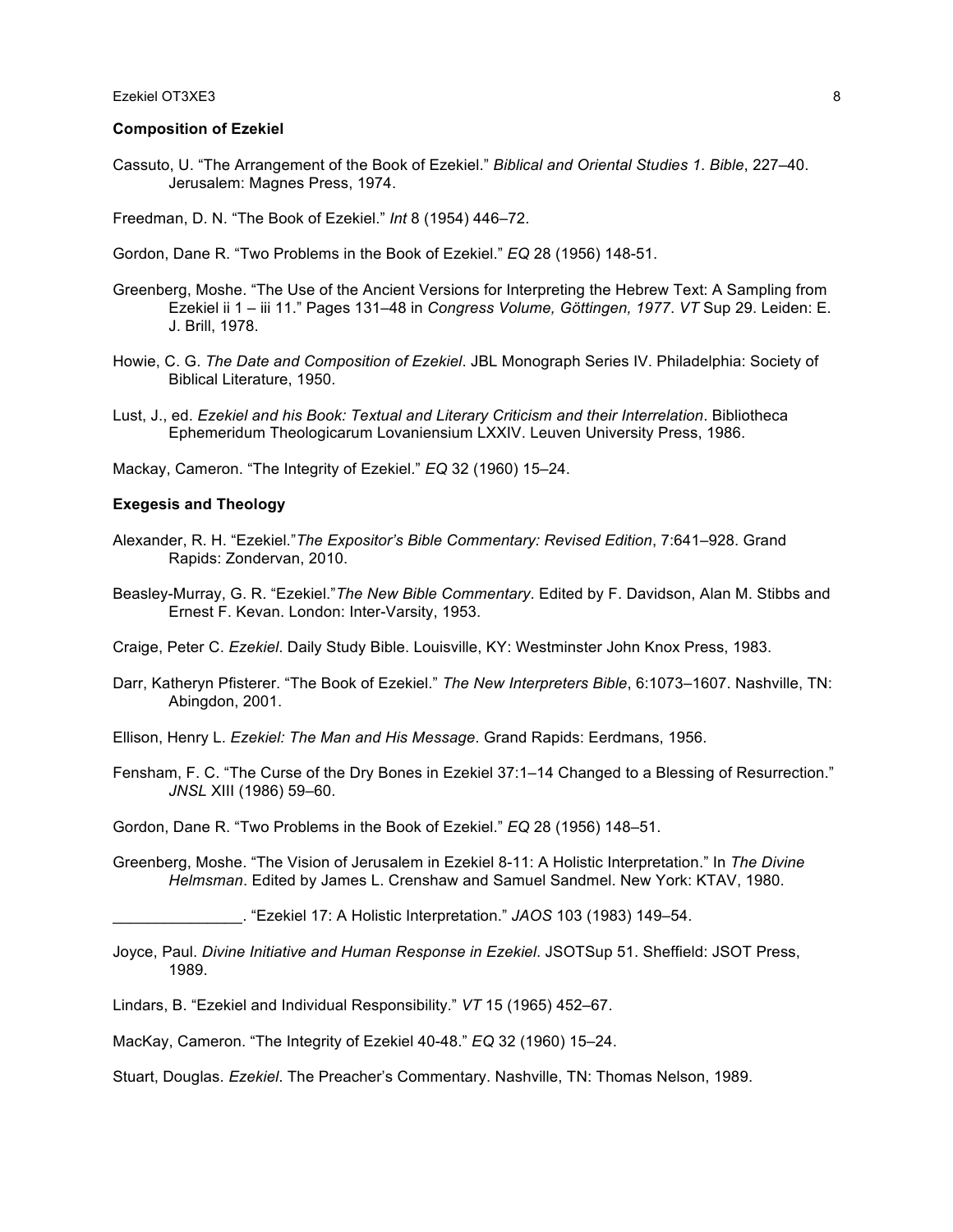Thomas, Derek. *God Strengthens: Ezekiel Simply Explained*. Darlington, Evangelical Press, 1993.

- Tsevat Matitiahu. "The Neo-Assyrian and Neo-Babylonian Vassal Oaths and the Prophet Ezekiel." *JBL* 78 (1959) 199–204.
- Tuell, Steven. Ezekiel. *Understanding the Bible Commentary Series*. Grand Raids, MI: Baker Books, 2009.

Zimmerli, W. "The Message of the Prophet Ezekiel." *Int* 23 (1969) 131–158.

\_\_\_\_\_\_\_\_\_\_. "The Special Form- and Traditio-Historical Character of Ezekiel's Prophecy." *VT* 15 (1965) 515–27.

\_\_\_\_\_\_\_\_\_\_\_. "Israel im Buche Ezechiel." *VT* 8 (1958) 75–90.

#### **Merkabah**

- Dimant D., and John Strugnell. "The Merkabah Vision in Second Ezekiel (4Q385 4)." *RevQ* 55 (1990) 331–348.
- Halpern, David J. *The Faces of the Chariot. Early Jewish Responses to Ezekiel's Vision*. Tubingen: Mohr, 1988

#### **The Temple Scroll**

- Maier, Johann. *The Temple Scroll: An Introduction, Translation & Commentary*. JSOTSup 34. Sheffield: JSOT, 1985.
- Wise, Michael O. A Critical Study of the Temple Scroll from Qumran Cave 11. SAOC 49. Chicago: Oriental Institute, 1990.
- Yadin, Yigael. *The Temple Scroll*. 2 vols. Jerusalem: Israel Exploration Society, 1983.

#### **Eschatology of Ezekiel**

- Block, Daniel I. "Bringing Back David: Ezekiel's Messianic Hope." Pages 167–88 in *The Lord's Anointed.*  Edited by P. E. Satterthwaite, R. S. Hess, and G. J. Wenham. Grand Rapids: Baker, 1995.
- Darr Katheryn Pfisterer. "The Wall Around Paradise: Ezekielian Ideas about the Future." *VT* XXXVII (1987) 271–279.
- Greenberg, Moshe. "The Design and Themes of Ezekiel's Program of Restoration." *Int* 38 (1984) 181– 208.
- Levenson, J. D. *Theology of the Program of Restoration of Ezekiel 40–48*. Missoula, Mont.: Scholars Press, 1976.

Vanhoye, A. "L'utilisation du livre d'Ézéchiel dans l'Apocalypse." *Bib* 43 (1962) 436–76.

#### **Monographs and Collected Essays**

Block, Daniel I. *By the River Chebar: Historical, Literary and Theological Studies in the Book of Ezekiel.*  Eugene, OR: Cascade Books, 2013.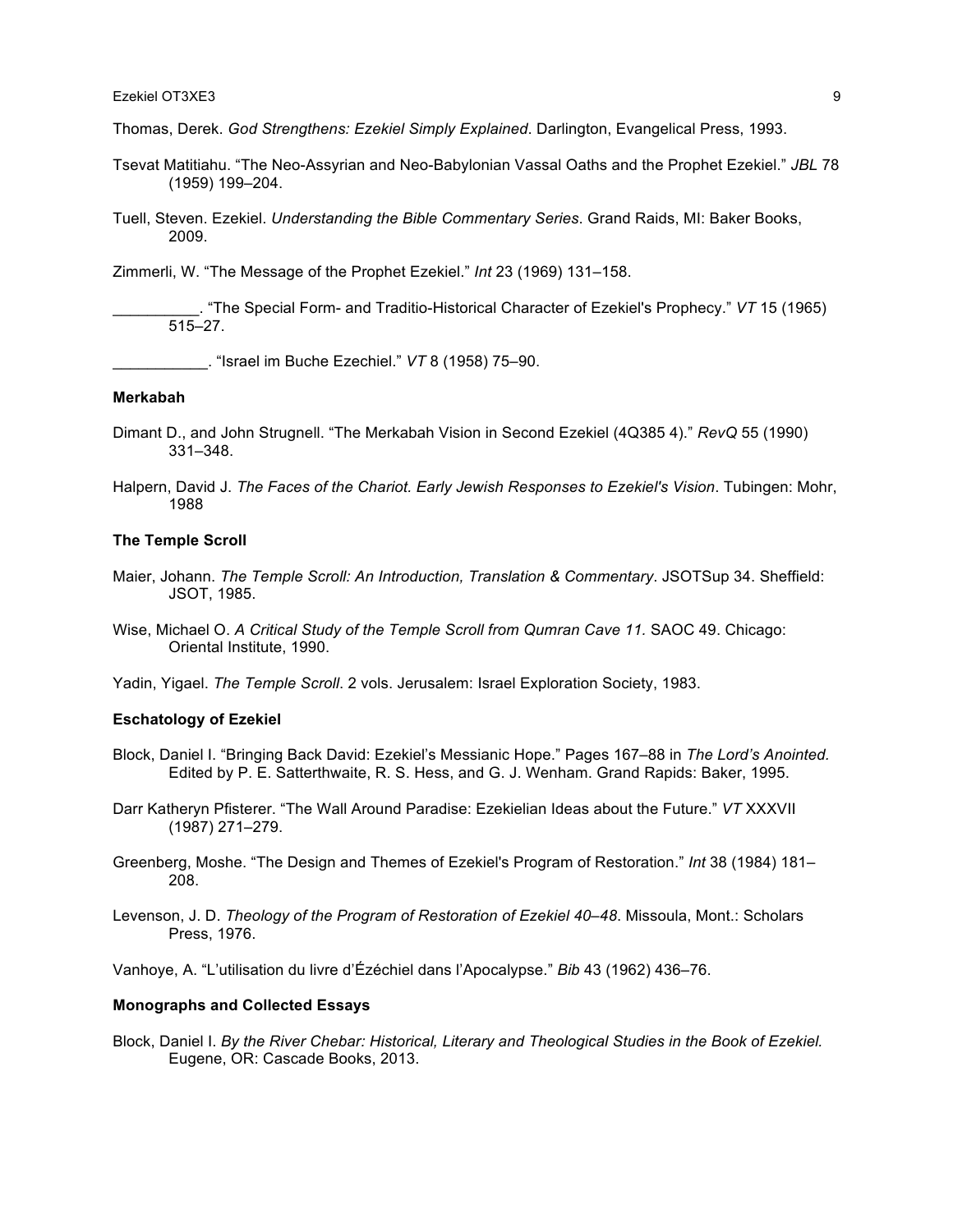\_\_\_\_\_\_\_\_\_\_\_\_. *Beyond the River Chebar: Studies in Kingship and Eschatology in the Book of Ezekiel*. Cambridge: James Clarke, 2014.

- Cook, Stephen L. and Corrine L. Patton, eds. *Ezekiel's Hierarchal World: Wrestling with a Tiered World.*  Atlanta, GA: Society of Biblical Literature, 2004.
- Davis, Ellen F. *Swallowing the Scroll: Textuality and the Dynamics of Discourse in Ezekiel's Prophecy*. Sheffield: JSOT Press, 2009.
- Duguid, Iain M. *Ezekiel and the Leaders of Israel*. VTSup 56. Leiden: Brill, 1994.
- Galambush, J. *Jerusalem in the Book of Ezekiel: The City as Yahweh's Wife.* SBLDS 130. Atlanta: Scholar's Press, 1992.
- Halperin, D. J. *Seeking Ezekiel: Text and Psychology.* University Park, Pa: Pennsylvania State University Press, 1993.
- Holt, Else K., et al. *Concerning the Nations: Essays on the Oracles Against the Nations in Isaiah, Jeremiah, and Ezekiel.* New York, NY: Bloomsbury T & T Clark, 2015.
- Joyce, Paul M., and Andrew Mein, eds. *After Ezekiel: Essays on the Reception of a Difficult Prophet.* New York, NY: T & T Clark International, 2010.
- Joyce, Paul M., and Dalit Rom-Shiloni, eds. *The God Ezekiel Creates.* New York, NY: Bloomsbury T & T Clark, 2015.
- Kustko, J. F*. Between Heaven and Earth: Divine Presence and Absence in the Book of Ezekiel.* Winona Lake, IN: Eisenbrauns, 2000.
- Matties, G. H. *Ezekiel 18 and the Rhetoric of Moral Discourse.* SBLDS 126. Atlanta: Scholars Press, 1990.
- Mein, Andrew. *Ezekiel and the Ethics of Exile.* Oxford, NY: Oxford University Press, 2001.
- McKeating, H. *Ezekiel*. Old Testament Guides. Sheffield: JSOT, 1993.
- Odell, Margaret and John T. Strong, eds. *The Book of Ezekiel: Theological and Anthropological Perspectives.* Atlanta, GA: Society of Biblical Literature, 2000.
- Rooker, Mark. F. *Biblical Hebrew In Transition: The Language of the Book of Ezekiel*. JSOT Sup 90. Sheffield: JSOT Press, 1990.
- Stevenson, K. R. *Visions of Transformation: The Territorial Rhetoric of Ezekiel 40–48.* SBLDS 154. Atlanta: Scholars Press, 1996.
- Tooman, William A. and Michael A. eds. *Transforming Visions: Transformations of Text, Tradition, and Theology in Ezekiel.* Eugene, OR: Pickwick Publications, 2010.
- Tuell, S. S. *The Law of the Temple in Ezekiel 40–48.* HSM 49. Atlanta: Scholars Press, 1992.

## **Special Studies**

Allen, L. C. "The Structuring of Ezekiel's Revisionist History Lesson (Ezekiel 20:3–31)." *CBQ* 54 (1992) 448–62.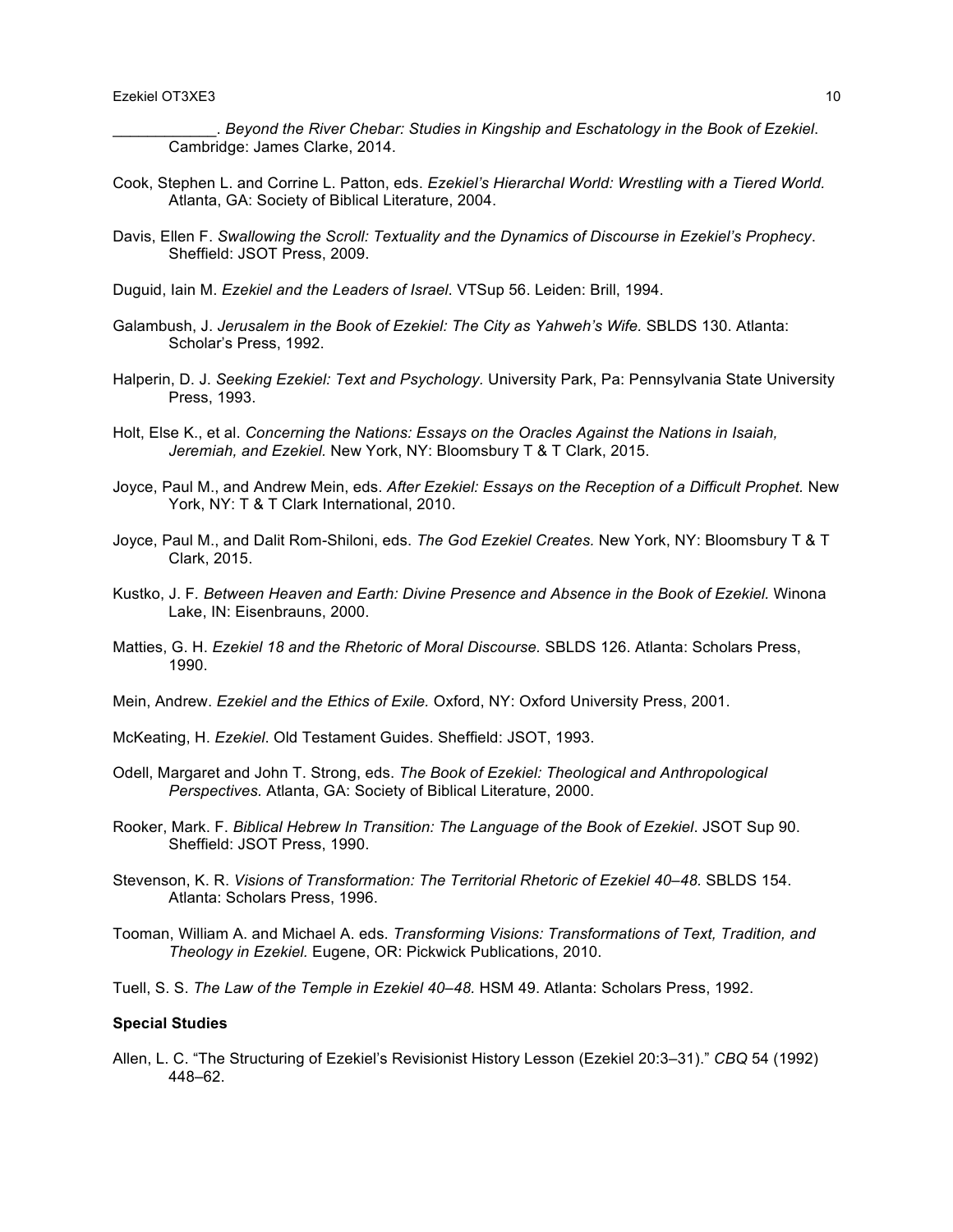Allen, L. C. "The Structure and Intention of Ezekiel i." *VT* 43 (1993) 145–61.

\_\_\_\_\_\_\_\_. "Structure, Tradition, and Redaction in Ezekiel's Death Valley Vision." Pages 127–42 in *Among the Prophets: Language, Image, and Structure in the Prophetic Writings.* Edited by P.R. Davies and D. J. A. Clines. Sheffield: JSOT, 1993.

\_\_\_\_\_\_\_\_\_. "Some Types of Textual Adaptation in Ezekiel." ETL 71 (1995) 5–29.

- Barr, J. "Thou Art the Cherub'" Ezekiel 28.14 and the Post-Ezekiel Understanding of Genesis 2." Pages 213–23 in *Priests, Prophets, and Scribes: Essays on the Formation and Heritage of Second Temple Judaism in Honour of Joseph Blenkinsopp.* Edited by E. Ulrich et. al. JSOTSup 149. Sheffield: JSOT, 1992.
- Beenjes, P. C. "What a Lioness Was Your Mother: Reflections on Ezekiel 19." Pages 21–35 in *On Reading Prophetic Texts.* Edited by B. Becking and M. Dijkstra. Leiden: Brill, 1996.
- Block Daniel I. "Gog and the Pouring Out of the Spirit: Reflections on Ezekiel 39:21–29."*VT* XXXVII 3 (1987) 257–270.

\_\_\_\_\_\_\_\_\_\_\_\_. "Text and Emotion: A Study in the 'Corruptions' in Ezekiel's Inaugural Vision." *CBQ* 50  $(1988)$  418–442.

\_\_\_\_\_\_\_\_\_\_\_\_\_. "The Prophet of the Spirit: The Use of *rwḥ* in the Book of Ezekiel." *JETS* 32 (1989) 27– 49.

\_\_\_\_\_\_\_\_\_\_\_\_\_\_. "Ezekiel's Boiling Cauldron: A Form-Critical Solution to Ezekiel xxiv 1–14." *VT* 41 (1991) 12–37.

\_\_\_\_\_\_\_\_\_\_\_\_\_\_. "Gog in Prophetic Tradition: A New Look at Ezekiel xxxviii 17." *VT* 42 (1992) 154–72.

- Boadt, L. E. "Mythological Themes and the Unity of Ezekiel." Pages 211–31 in *Literary Structure and Rhetorical Strategies in the Hebrew Bible*. Edited by L. J. de Reget et al. Assen: Van Gorcum, 1996.
- Boadt, L.E. "A New Look at the Book of Ezekiel." *TBT* 37 (1999) 4–9.
- Braulik, G. "Ezekiel and Deuteronomy 'Clan Liability' in Ezekiel 18:20 and Deuteronomy 24:16 in Consideration of Jeremiah 31:29–30 and 2 Kings 14:6." *NGTT* 40 (1999) 270–92.
- Brown, N. R. "The Daughters of Your People. Female Prophets in Ezekiel 13:17–23." *JBL* 118 (1999) 417–33.
- Cook, S. L. "Innerbiblical Interpretation in Ezekiel 44 and the History of Israel's Priesthood." *JBL* 114 (1995) 193–208.
- Darr, K. P. "Ezekiel among the Critics." *Currents in Research: Biblical Studies* 2 (1994) 9–24.
	- \_\_\_\_\_\_\_\_. "Ezekiel's Justification of God: Teaching Troubling Texts." *JSOT* 55 (1992) 97–117.
- Dempsey, C. J. "The Whore of Ezekiel 16: The Impact and Ramifications of Gender Specific Metaphors in Light of Biblical Law and Divine Judgment." Pages 57–78 in *Gender and Law in the Hebrew Bible and the Ancient Near East.* JSOTSup 262. Sheffield, Sheffield Academic Press, 1998.

Dijkstra, M. "The Altar of Ezekiel: Fact or Fiction." *VT* 42 (1992) 22–36.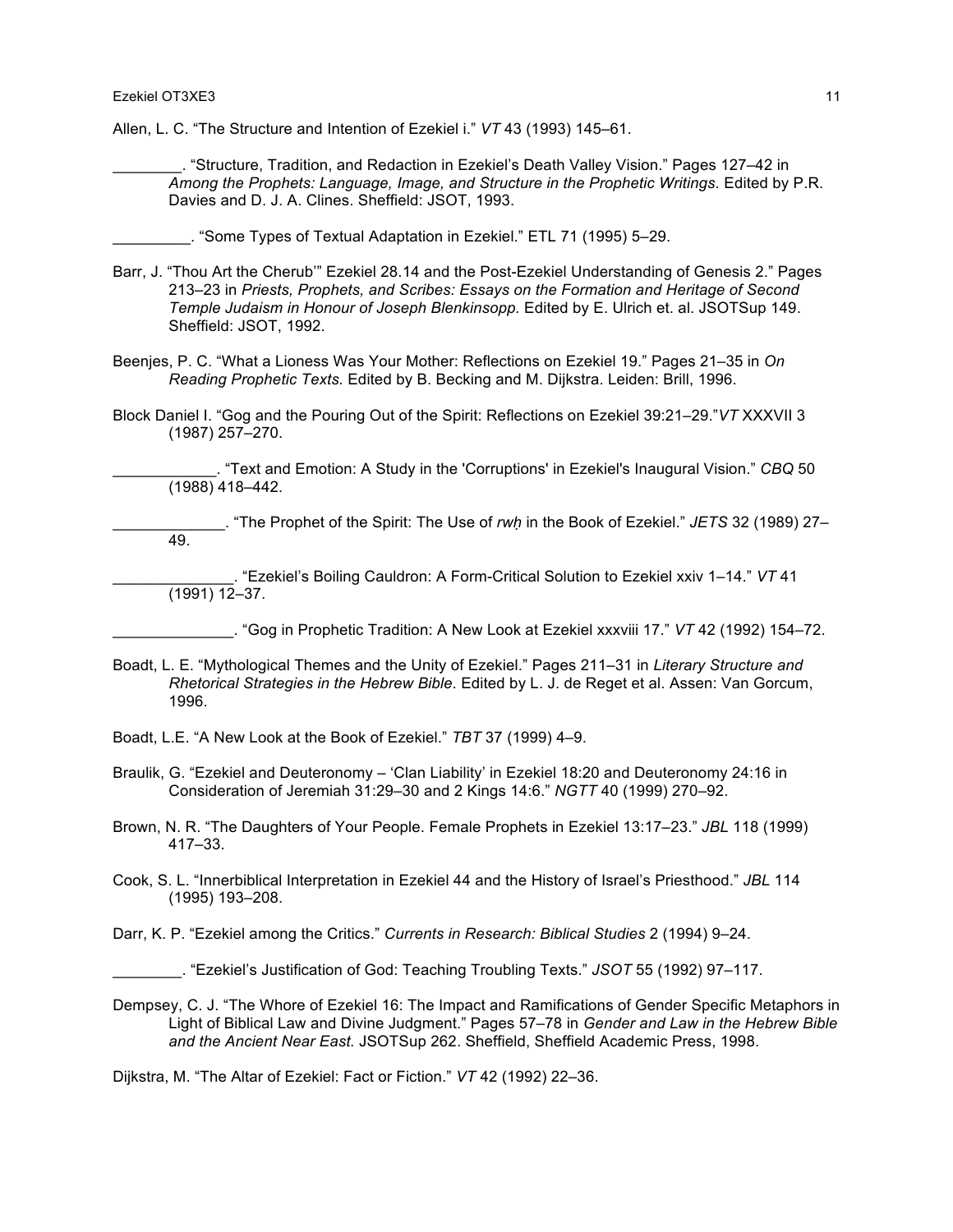\_\_\_\_\_\_\_\_\_. "Goddesses, Gods, Men, and Women in Ezekiel 8." Pages 83–114 in *On Reading Prophetic Texts.* Edited by B. Becking and M. Dijkstra. Leiden, Brill, 1996.

- Engelhard, D. H. "Ezekiel 47:13–48:29 as Royal Grant." Pages 45–56 in *"Go to the Land I Will Show You": Studies in Honor of Dwight W. Young*. Edited by J. E. Coleson and V. H. Matthews, 45–56. Winona Lake, IN: Eisenbrauns, 1996.
- Eslinger, L. "Ezekiel 20 and the Metaphor of Historical Teleology: Concepts of Biblical History." *JSOT* 81 (1998) 93–125.

Franke, C. "Divine Pardon in Ezekiel." *TBT* 37 (1999) 24–28.

Fredericks, D. C. "Diglossia, Revelation, and Ezekiel's Inaugural Rite." *JETS* 41 (1998) 189–99.

Geyer, J. B. "Ezekiel 27 and the Cosmic Ship." Pages 105–26 in *Among the Prophets: Language, Image, and Structure in the Prophetic Writings.* Edited by P. R. Davies and D. J. A. Clines. Sheffield: JSOT, 1993.

Greenberg, M. "Notes on the Influence of Tradition on Ezekiel." *JANES* 22 (1995) 29–37.

Gross, C. D. "Ezekiel and Solomon's Temple." *BT* 50 (1999) 207–14.

Harland, P. J. "What Kind of 'Violence' in Ezekiel 22?" *ExpT* 108 (1996–97) 111–14.

Hullinger, J. M. "The Problem of Animal Sacrifices in Ezekiel 40–48." *BSac* 152 (1995) 279–89.

Irwin, B. P. "Molek Imagery and the Slaughter of Gog in Ezekiel 38 and 39." *JSOT* 65 (1995) 93–112.

Jeppesen, K. "You Are a Cherub, but Not God!" *SJOT* 1 (1991) 83–94.

Joyce, P. M. "Dislocation and Adaption in the Exilic Age and After." Pages 45–58 in *After Exile: Essays in Honour of Rex Mason.* Edited by J. Barton and D. J. Reimer. Macon, Ga: Mercer, 1996.

\_\_\_\_\_\_\_\_\_. "King and Messiah in Ezekiel." Pages 323–37 in *King and Messiah in Israel and the Ancient Near East.* Edited by J. Day. JSOTSup 270. Sheffield: Sheffield Academic Press, 1998.

\_\_\_\_\_\_\_\_\_\_. "Synchronic and Diachronic Perspectives on Ezekiel." Pages 115–28 in *Synchronic or Diachronic? A Debate in Old Testament Exegesis*. Edited by J. C. de Moor, 115. Leiden: Brill, 1995.

- Kasher, R. "Anthropomorphism, Holiness, and Cult: A New Look at Ezekiel 40–48." *ZAW* 110 (1998) 192–208.
- Kingsley, P. "Ezekiel by the Grand Canal: Between Jewish and Babylonian Traditions." *Journal of the Royal Asiatic Society,* 3d ser., 2 (1992) 339–46.
- Korpel, M. C. A. "Avian Spirits in Ugarit and in Ezekiel 13." Pages 99–113 in *Ugarit, Religion, and Culture.* Edited by N. Wyatt et. al. Münster, Germany: Ugarit-Verlag, 1996.

Lenchak, T. A. "Puzzling Passages: Ezekiel 4:4–5." *TBT* 37 (1999) 387.

Lewis, T. J. "*CT* 13.33–34 and Ezekiel 32: Lion-Dragon Myths." *JAOS* 116 (1996) 28–47.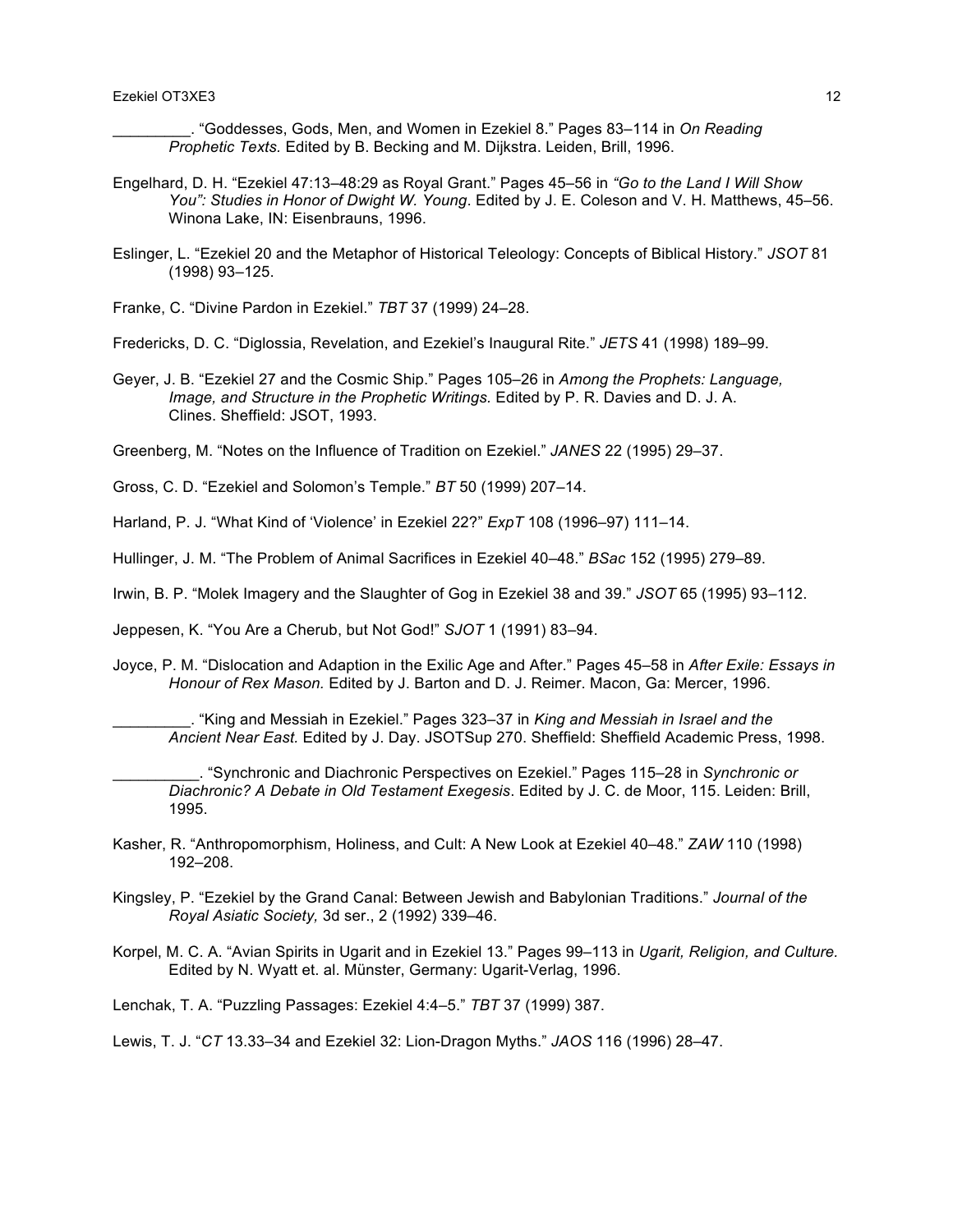- Lust, J. "Ezekiel Salutes Isaiah: Ezekiel 20, 32–44." Pages 367–82 in *Studies in the Book of Isaiah: Festschrift Willem A. M. Beuken.* Edited by J. van Ruiten and M. Verenne. Louvain: Peeters, 1997.
- \_\_\_\_\_\_. "Exile and Diaspora: Gathering from Dispersion in Ezekiel." Pages 99–122 in *Lectures et Relectures da la Bible: Festschrift P.-A. Bogaert.* Edited by J.-M Auwers and A. Wénin, 99–122. Louvain: Peeters, 1999.

Lutzky, H. C. "On 'the Image of Jealousy' (Ezekiel viii 3, 5)." *VT* 46 (1996) 121–125.

McKeating, H. "Ezekiel the 'Prophet Like Moses'?" *JSOT* 61 (1994) 97–109.

- Miller, J. E. "The Thirtieth Year of Ezekiel 1:1." *RB* 99 (1992) 499–503.
- Miller, J. E. "The Maelaek of Tyre (Ezekiel 28, 11–19)." *ZAW* 105 (1993) 497–501.
- Noort, E. "Gan-Eden in the Context of the Mythology of the Hebrew Bible." Pages 21–36 in *Paradise Interpreted: Representations of Paradise in Judaism and Christianity.* Edited by G. Lutikhuizen. Leiden: Brill, 1999.
- Odell, M. S. "The Inversion of Shame and Forgiveness in Ezekiel 15:59–63." *JSOT* 56 (1992) 101–102.

\_\_\_\_\_\_\_\_\_. "The City of Hamonah in Ezekiel 39:11–16. The Tumultuous City of Jerusalem." *CBQ* 56 (1994) 479–89.

\_\_\_\_\_\_\_\_\_\_. "The Particle and the Prophet: Observations on Ezekiel ii 6." *VT* 48 (1998) 425–32.

\_\_\_\_\_\_\_\_\_\_. "You Are What You Eat: Ezekiel and the Scroll." *JBL* 117 (1998) 229–48.

Odendall, M. "Exile in Ezekiel: Evaluating a Sociological Model." *NGTT* 40 (1999) 133–39.

- Patton, C. "I Myself Gave Them Laws That Were Not Good": Ezekiel 20 and the Exodus Traditions." *JSOT* 69 (1996) 73–90.
- Patton, C. L. "Pan-Deuteronomism and the Book of Ezekiel." Pages 200–15 in *Those Elusive Deteronomists: The Phenomenon of Pan-Deuteronism*. Edited by L. S. Schearing and S. L. McKenzie. JSOTSup 268. Sheffield: Sheffield Academic Press, 1999.
- Polan, G. J. "Ezekiel's Covenant of Peace." *TBT* 37 (1999) 18–23.
- Pope, M. H. "Mixed Marriage Metaphor in Ezekiel 16." Pages 384–99 in *Fortunate the Eyes That See: Essays in Honor of David Noel Freedman in Celebration of His Seventieth Birthday.* Edited by A. B. Beck et al. Grand Rapids: Eerdmans, 1995.

Porter, J. R. "Ezekiel xxx 16 – A Suggestion." *VT* 47 (1997) 128.

Renz, T. "The Use of the Zion Tradition in the Book of Ezekiel." Pages 77–103 in *Zion, City of our God.*  Edited by R.S. Hess and G. J. Wenham. Grand Rapids: Eerdmans, 1999.

Rooker, M. F. "The Use of the Old Testament in the Book of Ezekiel." *Faith and Mission* 15 (1998) 45–52.

Seitz, C. R. "Ezekiel 37:1–14." *Int* 46 (1992) 53–56.

Sharon, D. M. "A Biblical Parallel to a Sumerian Temple Hymn? Ezekiel 40–48 and Gudea." *JANES* 24 (1997) 99–109.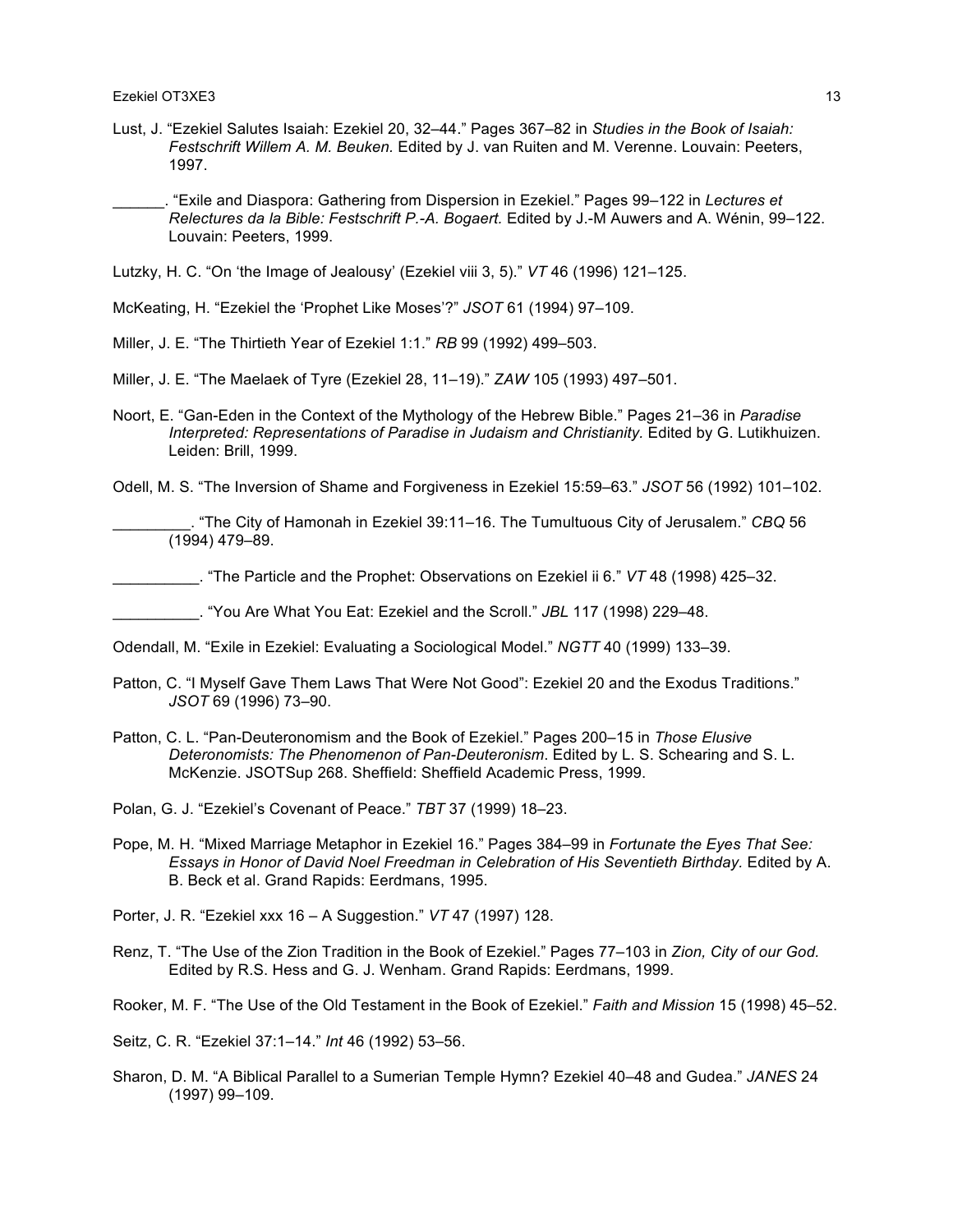Sloan, I. B. "Ezekiel and the Covenant of Friendship." *BTB* 22 (1992) 149–54.

- Strong, J. T. "Ezekiel's Use of the Recognition Formula in His Oracles against the Nations." *Perspectives in Religious Studies* 22 (1995) 115–33.
- Swanepoel, M. G. "Ezekiel 16: Abandoned Child, Bride Adorned, or Unfaithful Wife?" Pages 84–104 in *Among the Prophets: Language, Image, and Structure in the Prophetic Writings.* Edited by P. R. Davies and D. J. A. Clines. Sheffield, JSOT, 1993.
- Tanner, J. P. "Rethinking Ezekiel's Invasion by Gog." *JETS* 39 (1996) 29–46.
- Tuell, S. S. "Ezekiel 40–42 as Verbal Icon." *CBQ* 58 (1996) 649–64.
- Uffenheimer, B. "Theodicy and Ethics in the Prophecy of Ezekiel." Pages 200–27 in *Justice and Righteousness: Biblical Themes and Their Influence*. Edited by H. G. Reventlow and Y. Hoffman. JSOTSup 137. Sheffield: JSOT 1992.
- Van der Horst, P. W. "I Gave Them Laws That Were Not Good: Ezekiel 20:25 in Ancient Judaism and Early Christianity." Pages 94–118 in *Sacred History and Sacred Texts in Early Judaism: A Symposium in Honour of A. S. van der Woude.* Edited by J. N. Bremmer and F. G. Martínez. Kampen: Kok Pharos, 1992.
- Van Dijk-Hemmes, F. "The Metaphorization of Woman in Prophetic-Speech: An Analysis of Ezekiel xxiii." *VT* (1993) 162–70.
- Witherup, R. D. "Apocalyptic Imagery in the Book of Ezekiel." *TBT* 37 (1999) 10–17.

#### **Dissertations**

- Burke, D. L. "Style and Rhetoric in Ezekiel: A Syntactical Approach." Ph.D. diss., Annenberg Research Institute, 1992.
- Christmas, A. G. R. "Ezekiel's Vision of the Chariot in Early Christian Exegesis." Ph.D. diss., University of Virginia, 1995.
- Cook, S. L. "Apocalypticism and Prophecy in Post-exilic Israel: The Social Setting of the Apocalyptic Sections of Joel, Ezekiel, and I-Zechariah." Ph.D. diss., Yale University, 1992.
- Fikes, B. A. "A Theological Analysis of the Shepherd-King Motif in Ezekiel 34." Ph.D. diss., Southwestern Baptist Theological Seminary, 1995.
- Gravett, S. "That All Women May Take Warning: Reading the Sexual Ethnic Violence in Ezekiel 16 and 23." Ph.D. diss., Duke University, 1996.
- Hamilton, P. C. "Theological Implications of the Divine Title Adonai Yehovah in Ezekiel." Ph.D. diss., Southwestern Baptist Theological Seminary, 1990.
- Hullinger, J. M. "A Proposed Solution to the Problem of Animal Sacrifices in Ezekiel 40–48." Ph.D. diss., Dallas Theological Seminary, 1993.
- Levitt, Kophn, R. "A New Heart and a New Soul: Ezekiel, the Exile, and the Torah." Ph.D. diss., University of California, San Diego, 1997.